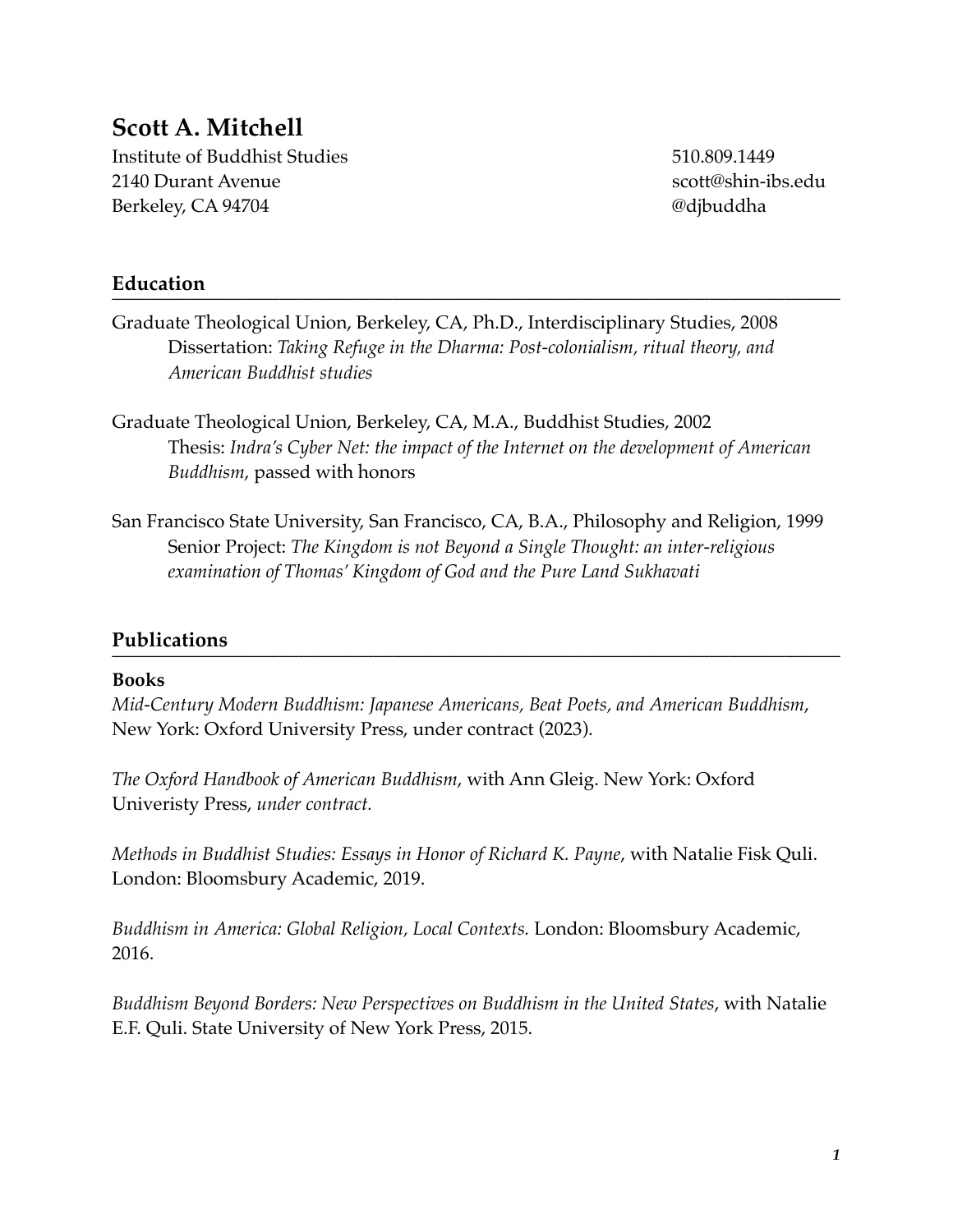### **Journal Articles**

"Reflections on Shinkō Mochizuki's Pure Land Buddhism in Ch*ina: A Doctrinal History,*" *Pacific World: Journal of the Institute of Buddhist Studies* 3:20 (2018): 477–83.

"The Stories We Tell: The Study and Practice of Jōdo Shinshū Buddhism," *Pacific World: the Journal of the Institute of Buddhist Studies* 3:19 (2017): 67-83.

"The Ritual Use of Music in US Jōdo Shinshū Buddhist Communities," *Contemporary Buddhism* 15:2 (2014): 1-17.

"The Tranquil Meditator: representing Buddhism and Buddhists in US popular media," *Religion Compass* 8/3 (2014): 81-89.

"'Christianity is for Rubes; Buddhism is for Actors': Media Representations of Buddhism in the Wake of the Tiger Woods Scandal," *Journal of Global Buddhism* 13 (2012): 61-79.

"Locally Translocal American Shin Buddhism," *Pacific World: the Journal of the Institute of Buddhist Studies* 3:12 (2010): 109-126.

"Sunday Morning Songs: English Language Gāthās in American Shinshū Temples." *The Pure Land*. No. 22 (2006): 127-137.

"Shin Dharma Net as Virtual Dōjō." *The Pure Land*. No. 20 (2003): 208-227.

### **Book Chapters**

"Practice in Europe and North America," in *The Oxford Handbook of Buddhist Practice*, *forthcoming*.

"Drawing Blood: At the Intersection of Knowledge Economies and Buddhist Economies," in *Buddhism under Capitalism: Historical Background and Contemporary Manifestations*, edited by Richard K. Payne and Fabio Rambelli. London: Bloomsbury Academic, *under contract* (2022).

"Buddhism and Media," in *The Oxford Encyclopedia of Buddhism*, 2019.

"English Language Sources on Chinese Pure Land Buddhism: a bibliographic essay," in *A History of Pure Land Buddhism in China* by Shinko Mochizuki, translated by Leo Pruden, edited by Richard K. Payne and Natalie Quli. Berkeley: Institute of Buddhist Studies and BDK America, 2016.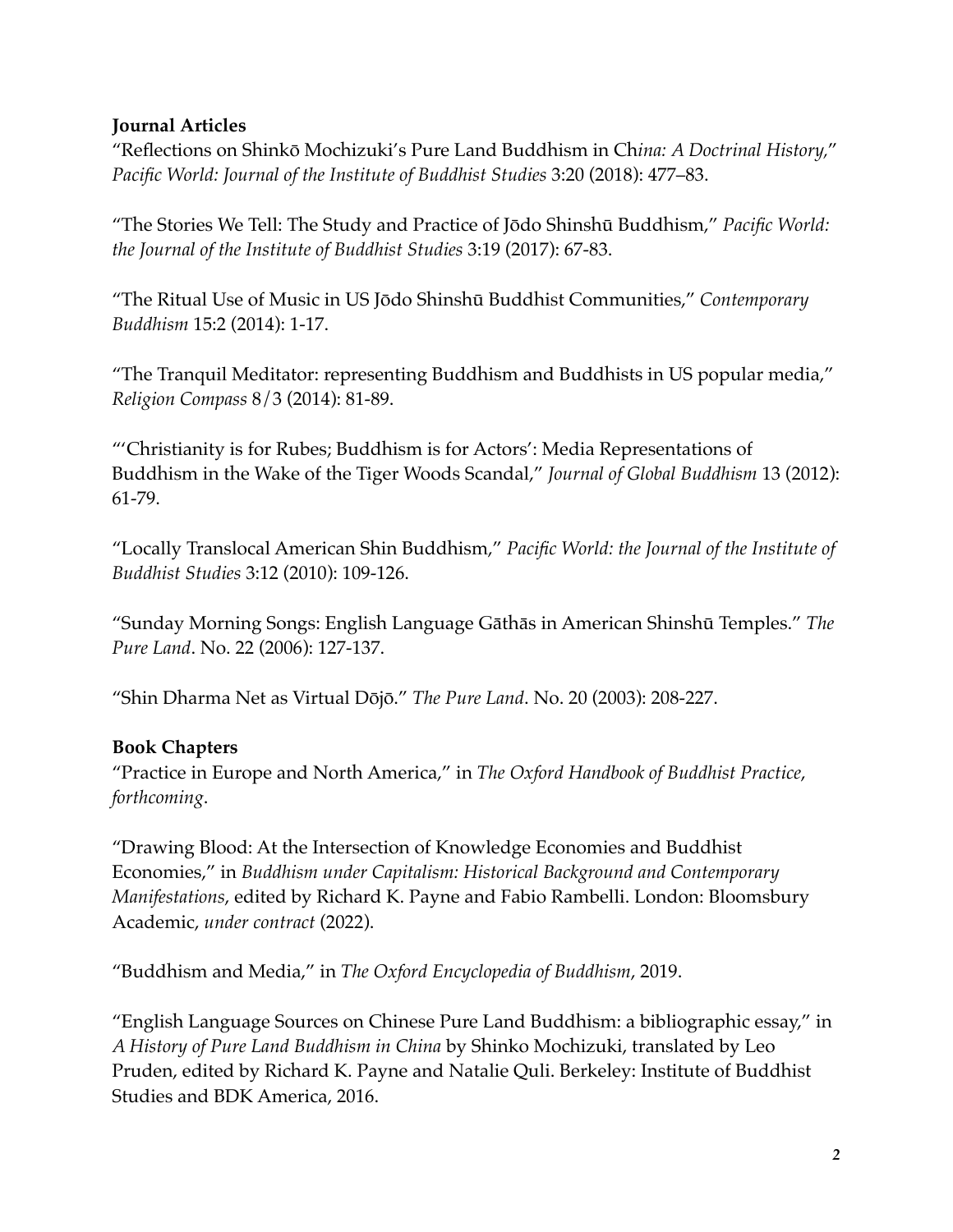"American Shin Buddhist Music," in *The Encyclopedia of Asian American Religious Cultures*, edited by Jonathan H. X. Lee, et al. Santa Barbara: ABC-CLIO Press, 2015.

"Buddhist Modernism as Narrative: A Comparative Study of Jodo Shinshu and Zen," with Natalie E.F. Quli, in *Buddhism Beyond Borders: New Perspectives on Buddhism in the United States*, edited by Scott A. Mitchell and Natalie E.F. Quli. State University of New York Press, 2015.

"Buddhism, sacred music of," in *Grove Dictionary of American Music*, 2nd Edition, edited by Charles Garrett, et al. New York: Oxford University Press, 2013.

"Buddhism, media, and popular culture," in *Buddhism in the Modern World,* edited by David McMahan. London: Routledge, 2012: 305-323.

"Siddhartha: Historical Buddha," in *The Encyclopedia of Asian American Folklore and Folklife*, edited by Jonathan H. X. Lee and Kathleen Nadeau. Santa Barbara: ABC-CLIO Press, 2011.

### **Annotated Bibliographies**

"Buddhism and the Beats," in *Oxford Bibliographies in Buddhism*, edited by Richard Payne. New York: Oxford University Press, 2013.

"Buddhism in the West (North America and Europe)," in *Oxford Bibliographies in Buddhism*, edited by Richard Payne. New York: Oxford University Press, 2010; revised and updated 2018 with Thomas Calobrisi.

"Buddhism and globalization," in *Oxford Bibliographies in Buddhism*, edited by Richard Payne. New York: Oxford University Press, 2010.

"Buddhism in New Medias," in *Oxford Bibliographies in Buddhism*, edited by Richard Payne. New York: Oxford University Press, 2010.

### **Book Reviews**

*Silver Screen Buddha: Buddhism in Asian and Western Film*, by Sharon A. Suh. *Journal of Contemporary Religion* 31:3 (2016).

*Mourning the Unborn Dead: a Buddhist Ritual Comes to America*, by Jeff Wilson. *Journal of Global Buddhism* 11 (2010).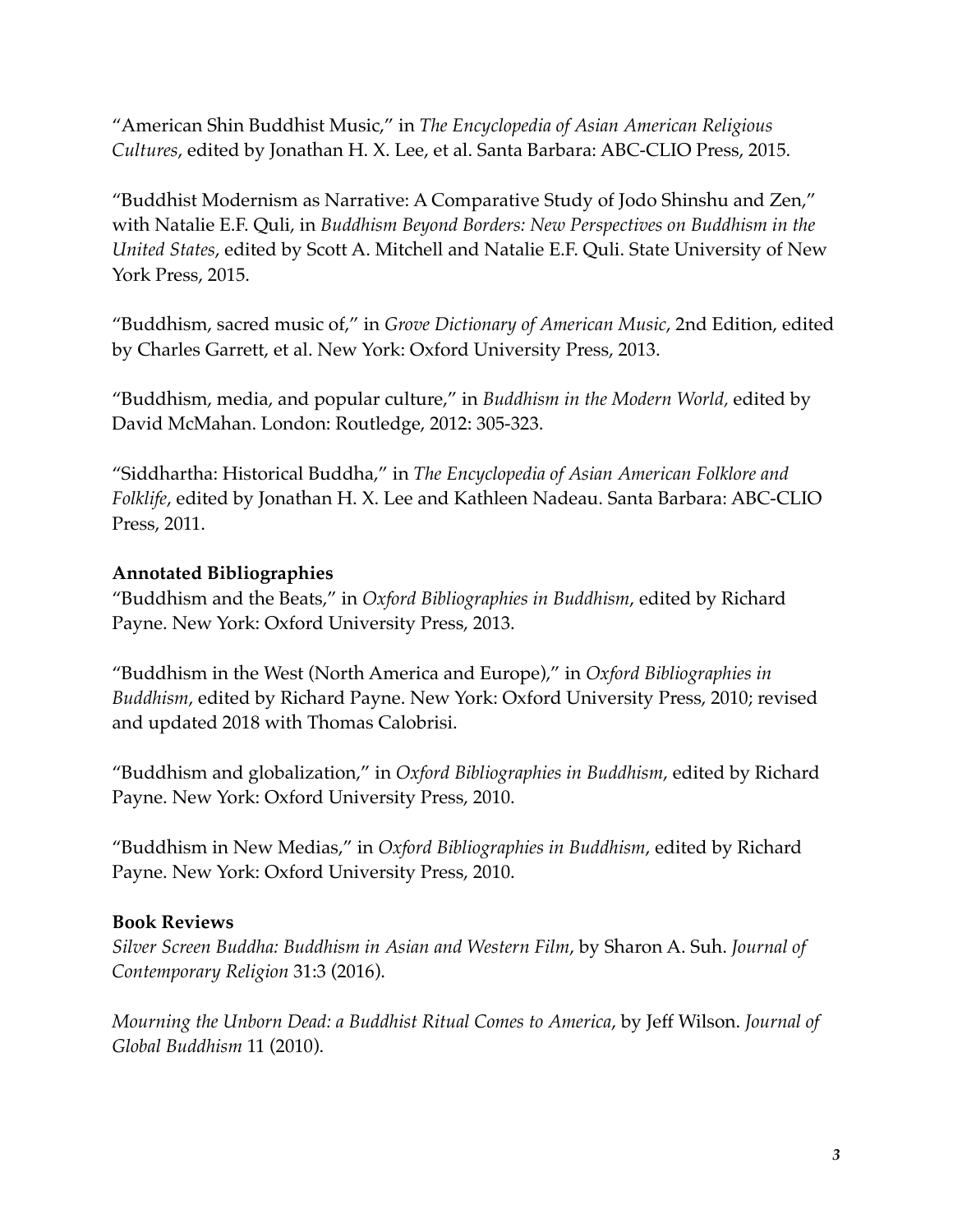*North American Buddhists in Social Context*, edited by Paul David Numrich. *Journal of Global Buddhism* 10 (2009).

### **Other Writing**

"On Buddhist Praxis," *The Ten Thousand Things Blog*, January 16, 2020. [http://blog.shin](http://blog.shin-ibs.edu/on-buddhist-praxis)[ibs.edu/on-buddhist-praxis](http://blog.shin-ibs.edu/on-buddhist-praxis)

"Shin Buddhism is American Buddhism," *Buddhadharma: the Practitioners Quarterly*, Winter 2018,<https://www.lionsroar.com/shin-buddhism-is-american-buddhism>

"The Moment: Yes, Buddhism is a religion," *Lion's Roar* 2 (3), July 2017, [https://](https://www.lionsroar.com/yes-buddhism-is-a-religion) [www.lionsroar.com/yes-buddhism-is-a-religion](https://www.lionsroar.com/yes-buddhism-is-a-religion)

"Every Crime and Every Act of Kindness: Cloud Atlas, review," guest post on the *Shambhala SunSpace Blog*[, October 29, 2012, https://www.lionsroar.com/every-crime](https://www.lionsroar.com/every-crime-and-every-act-of-kindness-cloud-atlas-reviewed)[and-every-act-of-kindness-cloud-atlas-reviewed](https://www.lionsroar.com/every-crime-and-every-act-of-kindness-cloud-atlas-reviewed)

"We're all in this together: a Buddhist response," part of an interfaith response to Brian McLaren's Why Did Jesus, Moses, the Buddha, and Mohammed Cross the Road? Christian Identity in a Multi-Faith World, at the *Patheos Book Club*, September 25, 2012, [https://www.patheos.com/blogs/takeandread/2012/09/were-all-in-this-together-a](https://www.patheos.com/blogs/takeandread/2012/09/were-all-in-this-together-a-buddhist-responds-to-brian-mclaren)[buddhist-responds-to-brian-mclaren](https://www.patheos.com/blogs/takeandread/2012/09/were-all-in-this-together-a-buddhist-responds-to-brian-mclaren)

"Stephan Colbert Brings His View of Buddhism to the 'Nation'", guest post on the *Shambhala SunSpace Blog*[, September 11, 2012, https://www.lionsroar.com/stephen](https://www.lionsroar.com/stephen-colbert-brings-his-view-of-buddhism-to-the-nation)[colbert-brings-his-view-of-buddhism-to-the-nation](https://www.lionsroar.com/stephen-colbert-brings-his-view-of-buddhism-to-the-nation)

Guest Post: *One City, A Buddhist Blog for Everyone*, January 2010, [https://](https://www.beliefnet.com/columnists/onecity/2010/01/the-buddha-is-my-dj.html) [www.beliefnet.com/columnists/onecity/2010/01/the-buddha-is-my-dj.html](https://www.beliefnet.com/columnists/onecity/2010/01/the-buddha-is-my-dj.html)

### **Presentations**

Guest Speaker: History and Culture Doctoral Seminar Graduate Theological Union Berkeley, CA (virtual), April 27, 2022

Panelist: "Critical Reflections on the Buddhist Modernism Paradigm" Buddhism in the West Unit American Academy of Religion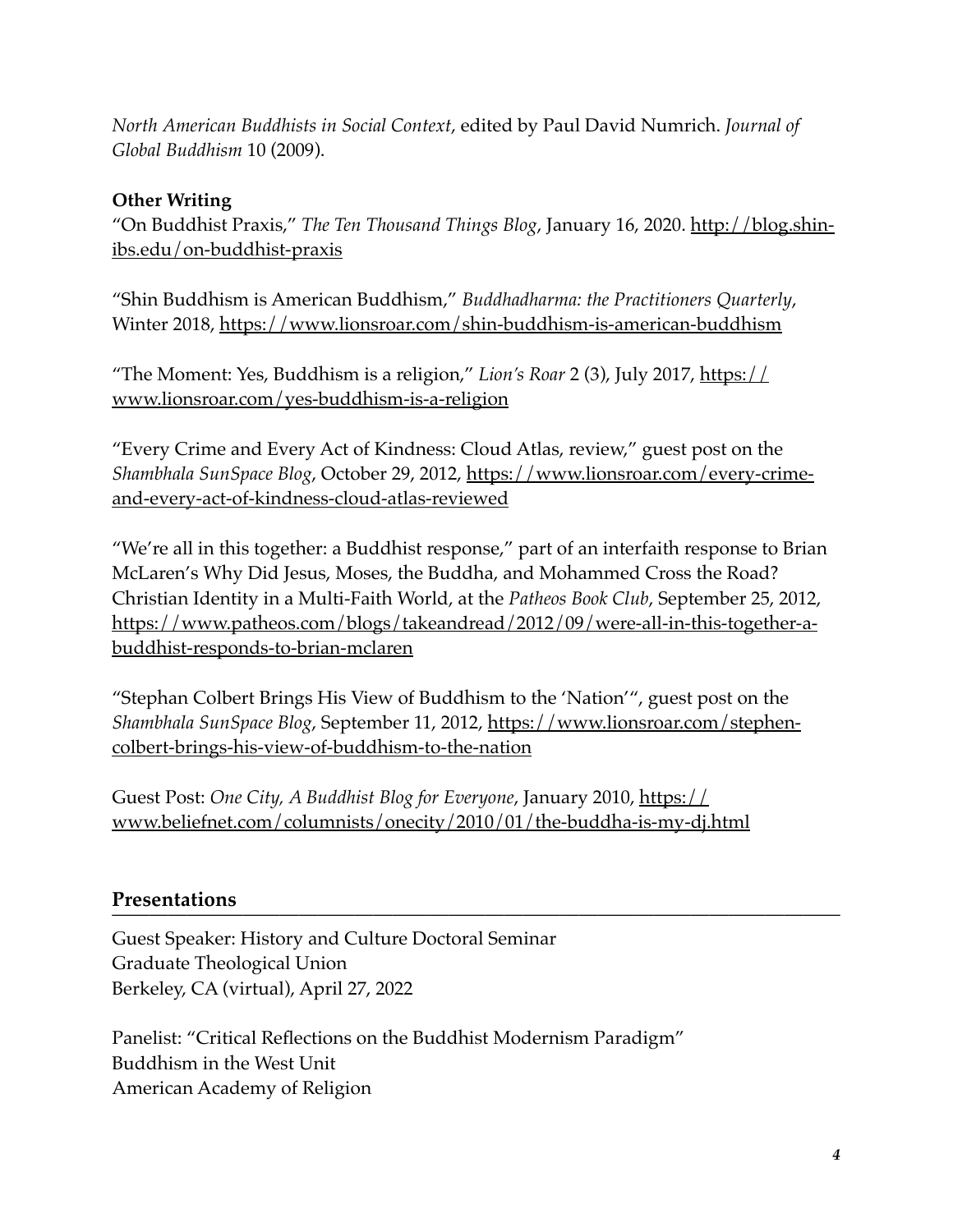San Antonio, TX (virtual), November 2021

Guest Lecturer: Mid-Century Modern Buddhism Duke University Durham, NC (virtual), October 12, 2021

"Mid-Century Modern: Jōdo Shinshū and the Making of American Buddhism" Invited Lecture, the Robert H.N. Ho Family Foundation Buddhism in Contemporary Society, University of British Columbia Vancouver, BC (virtual), March 2021

"The Future of American Buddhism" BCA Center for Buddhist Education August 1, 2020 (virtual)

Dharma Talk: Bodhi Day Service San Jose Buddhist Church Betsuin San Jose, CA (virtual), December 6, 2020

"Mid-Century Modern: Transnational Japanese-American Buddhism" Transnational Religious Expression: Between Asia and North America Seminar American Academy of Religion San Diego, CA, November 2019

"Artists, Activists, and Innovators: American Buddhists, Buddhist America" Invited Lecture Palo Alto Buddhist Temple Public Speakers Series Palo Alto, CA, June 2019

"Mid-Century Transnational Japanese American Buddhism" Ryukoku University Kyoto, Japan, May, 2019

"The Stories We Tell: Making Meaning in the Study and Practice of Shin Buddhism" IBS Winter Symposium BCA National Council Meeting Phoenix, AZ, March 2019

"Mid-Century Modern: race and religion in the construction of modern American Buddhism"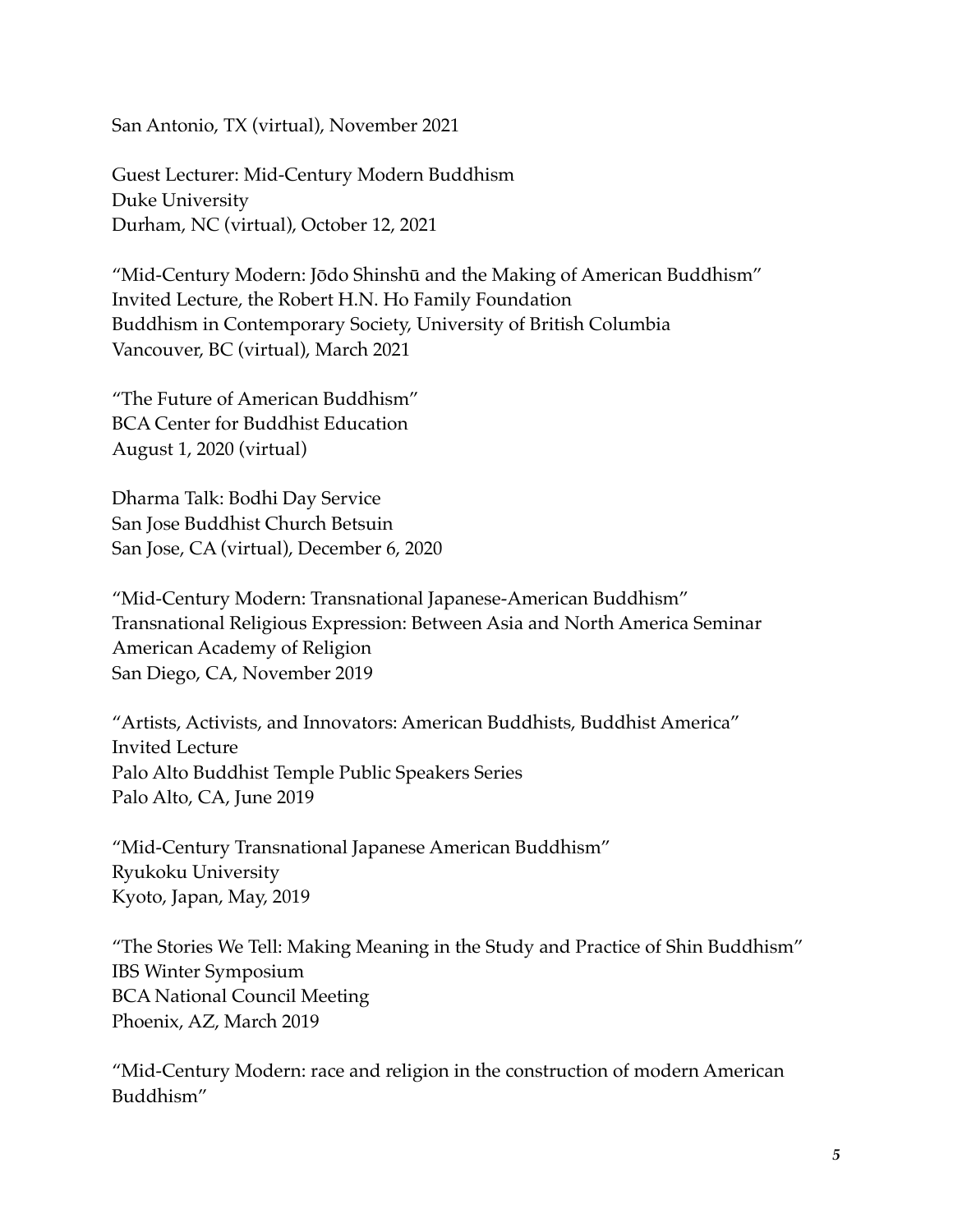Buddhist Studies Group Annual Meeting of the AAR Western District Berkeley, CA, March 2018

Respondent: "Singing to Buddha: Buddhist Music in Contemporary Asia" Association for Asian Studies Annual Conference Washington, DC, March 2018

Respondent: "Religiosity and Social Consciousness in the Buddhist Churches of America" IBS Winter Symposium BCA National Council Meeting Sacramento, CA, February 2018

Respondent: "Theory and Method in the Study of Transnational Religious Expression" Transnational Religious Expression: Between Asia and North America Seminar American Academy of Religion Boston, MA, November 2017

Panelist: "Mochizuki's Doctrinal History of Pure Land Buddhism in China" International Association of Shin Buddhist Studies Annual AAR Symposium Boston, MA, November 2017

"Mid-Century Buddhist Engagements in America: the Berkeley Temple Newsletter 1939-1953" Ryukoku University Research Center for Buddhist Culture in Asia (BARC) Kyoto, Japan, July 2017

"Scrambled Eggs: At the Intersection of Buddhist Economies and Knowledge Economies" Economics and Capitalism in the Study of Buddhism Seminar American Academy of Religion San Antonio, TX, November 2016

"The Life of a Song: Or, Why Are We Singing 'Buddha Loves You'?" Panel: Transnational Buddhisms: Meditation, Music, Memory, and Mobilization Buddhism in the West Group American Academy of Religion San Antonio, TX, November 2016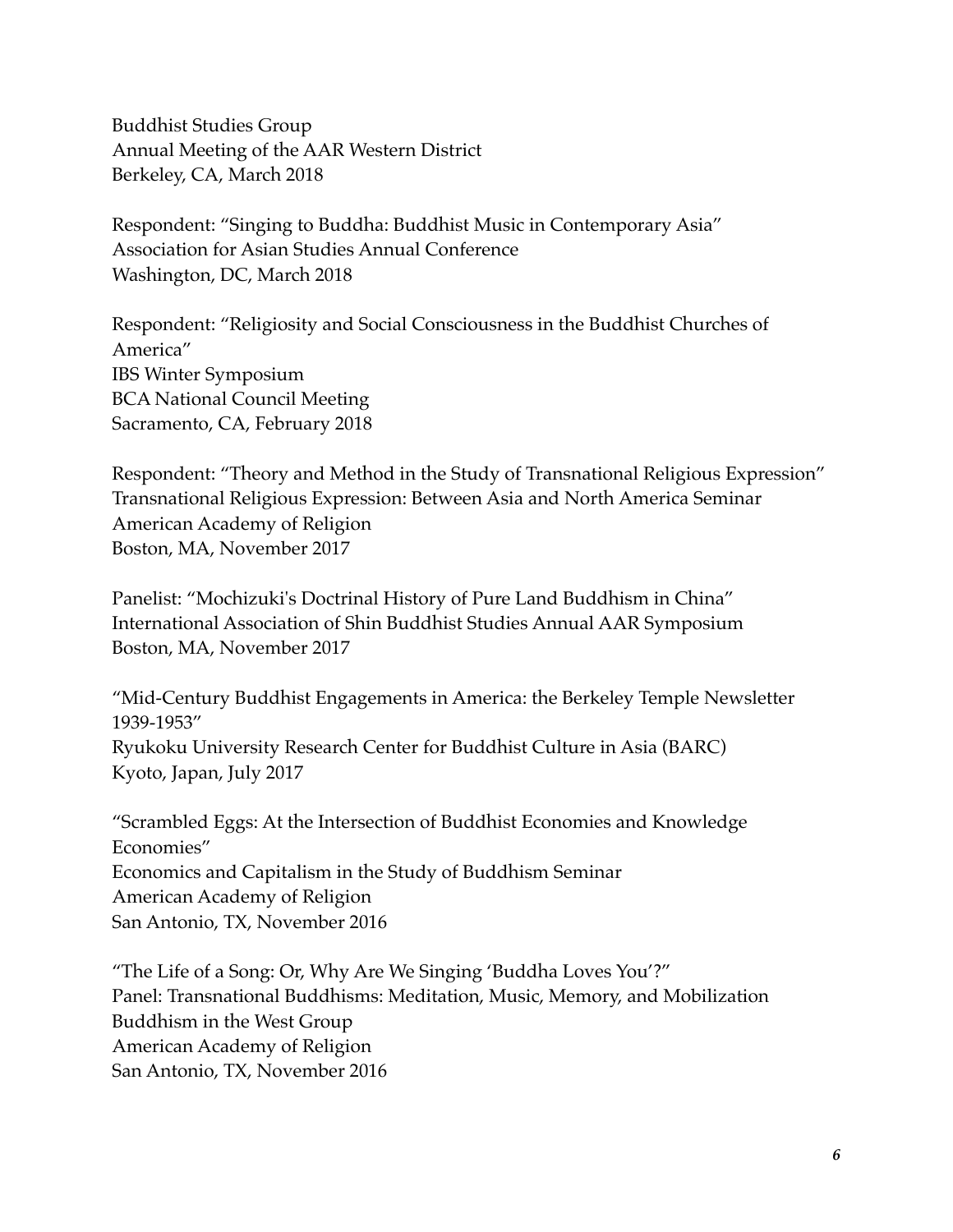Keynote Speaker Tri-State/Denver Buddhist Temple Centennial Celebration Denver, CO, October 2016

Respondent: Numata Lecture and 50th Anniversary of Institute of Buddhist Studies Berkeley, CA, August 2016

Presider: "Engaged Buddhism, US and Japan: Past, Present and Future" Ryukoku University Research Center for Buddhist Culture in Asia (BARC) International Workshop at Institute of Buddhist Studies Berkeley, CA, March 2016

Presider: "Modern Constructions of Shin Buddhist Subjectivity" Subjectivity in Pure Land Buddhism XVII Biennial Meeting of the International Association of Shin Buddhist Studies Berkeley, CA, August 2015

Dialogue Participant, respondent to keynote addresses by David Vago and David McMahan Mindfulness and Compassion: the Art and Science of Contemplative Practice San Francisco, Ca, June 2015

Guest Lecturer: South Asian Buddhism, East Asian Buddhism Introduction to Asian and Oceania Cultures and Faith Traditions, JST Berkeley, CA, March 17, 2015; March 31, 2015

Dharma Talk: Nirvana Day Service San Jose Buddhist Church Betsuin San Jose, CA, February 15, 2015

"Japanese Buddhism in America" 2015 Hua Yen Symposium on Buddhism Milpitas, CA, February 2015

Presider: "Buddhism, Capitalism, and Consumer Culture" Buddhism in the West Group American Academy of Religion San Diego, CA, November 2014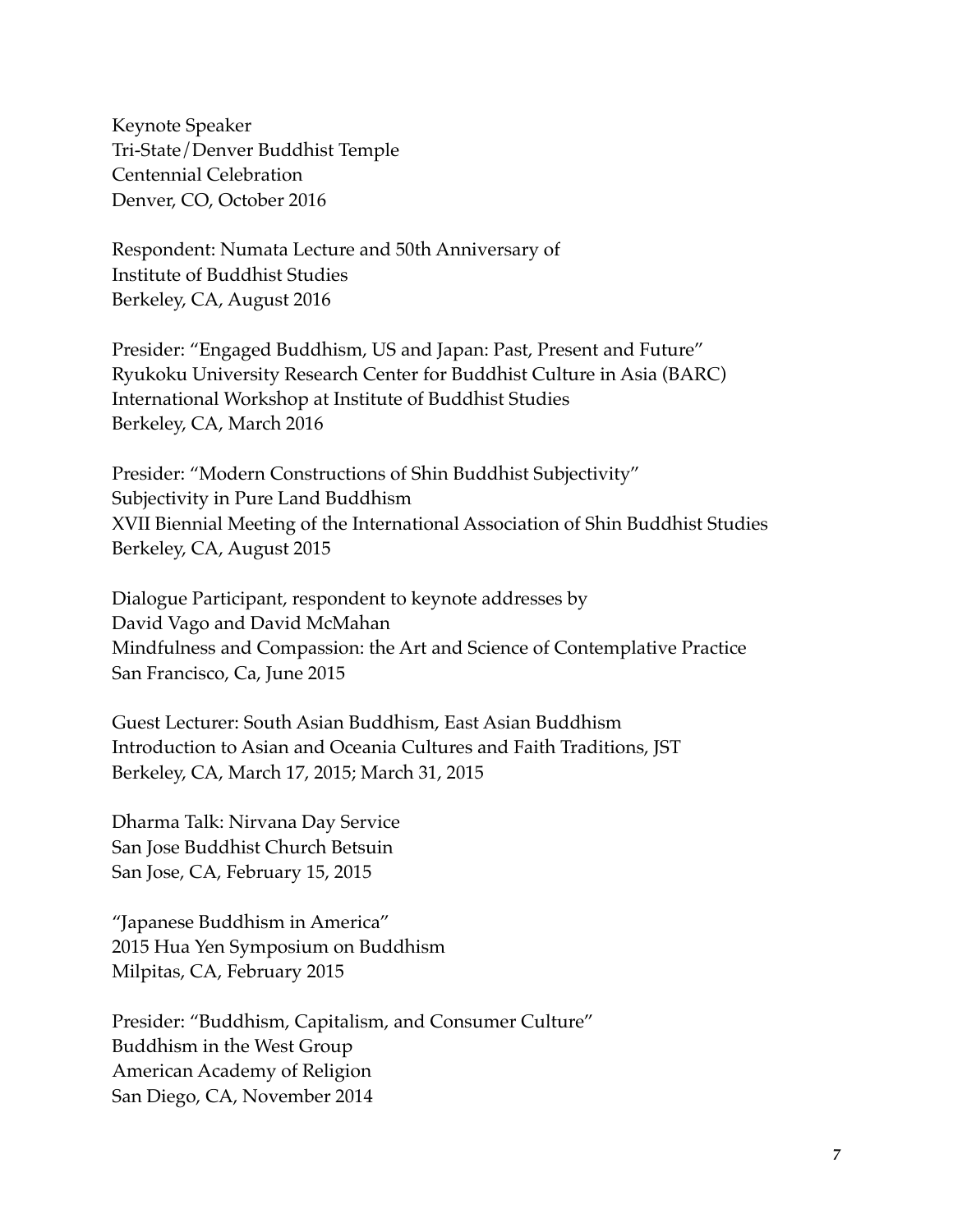"The ritual use of music in US Jōdo Shinshū communities" 17th Congress of the International Association of Buddhist Studies Vienna, Austria, August 22, 2014

"An Overview of US Buddhist Traditions" BCA Ministers Continuing Education Program Berkeley, CA, March 21, 2014

"American Gāthā: the ritual use of music in US Jōdo Shinshū communities" Invited Lecture University of Nebraska Lincoln, March 18, 2014

"Buddhism in America" BCA Ministers Assistant Program Berkeley, CA, December 12, 2013

"Buddhist History: US" San Mateo Buddhist Temple study group San Mateo, CA, December 4, 2013

"American Gāthā: Shifting Identities in US Shin Buddhist Music" Panel: Creating and Negotiating New Forms of Buddhist Community, Identity, and Practice Buddhism in the West Group American Academy of Religion Baltimore, MD, November 2013

Presider: "Boarding the Maṇḍala's Gate: An Exploration of Science Fiction Encounters with Buddhism" Religion and Science Fiction Group and Tibetan and Himalayan Religions Group American Academy of Religion Baltimore, MD, November 2013

Presider: "(Re)Imagining the Founder: Shinran in Modern Japanese History" International Association of Shin Buddhist Studies Annual AAR Symposium Baltimore, MD, November 2013

Panel Presentation, Contemporary Buddhism and Islam Religion and Globalization, Dominican University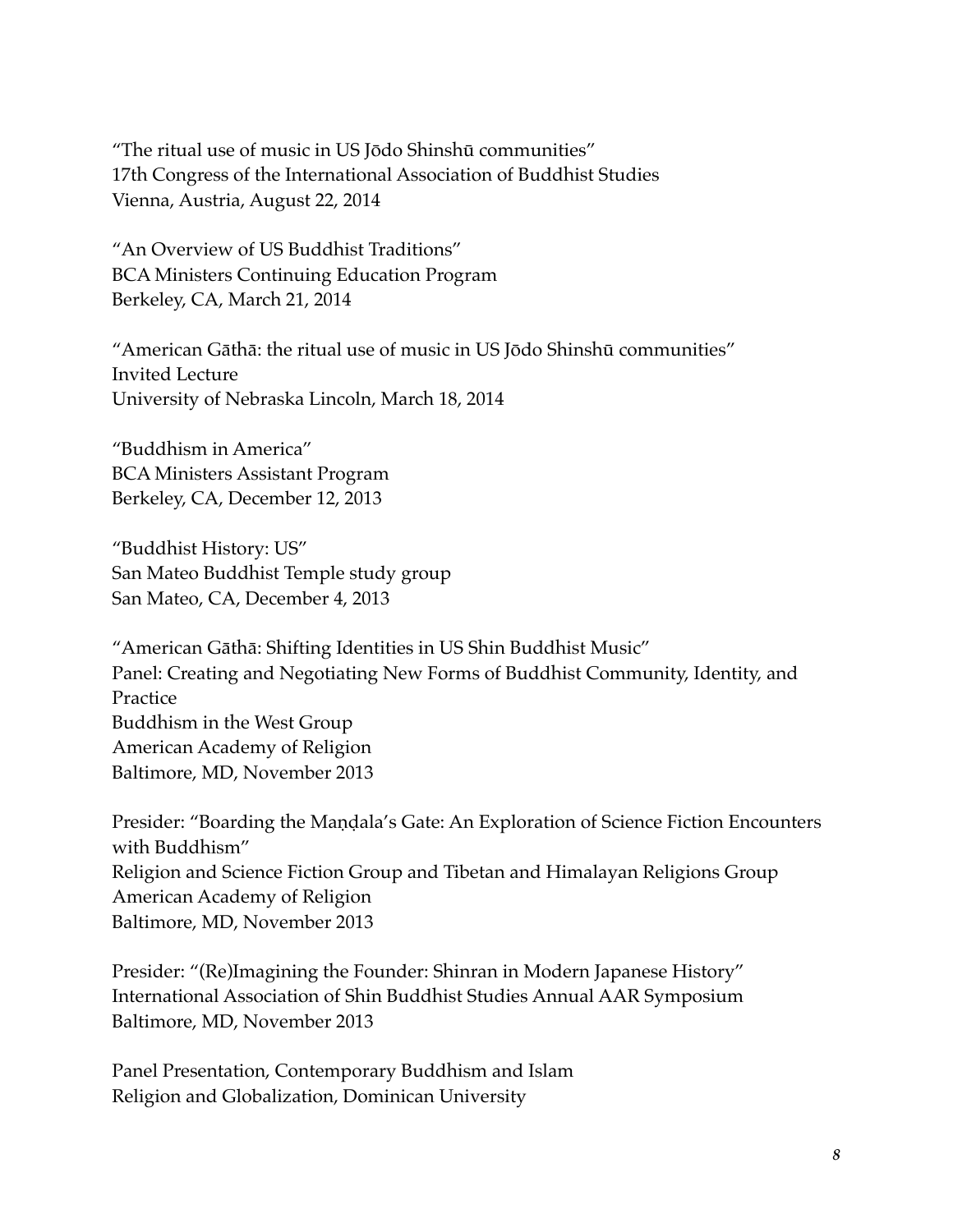San Rafael, CA, October 25, 2013

"An Introduction to American Buddhism" International Ministers Orientation Program Berkeley, CA, October 7, 2013

Dharma Talk: Autumn Ohigan Service San Jose Buddhist Church Betsuin San Jose, CA, September 22, 2013

"From Gagaku to Calypso: Shifting Identities in US Shin Buddhist Music" The Pure Land in Buddhist Cultures XVI Biennial Meeting of the International Association of Shin Buddhist Studies Vancouver, British Columbia, June 2013

Presider: "Blurred Borders: Pan-Asianism, Transnationalism, and Buddhist Identities Buddhism Section American Academy of Religion Chicago, IL, November 2012

"Buddhism in the American Media Imagination" 10th DANAM Conference Dharma Academy of North America Chicago, IL, November 2012

"American Buddhism: Challenges and Opportunities for Shin Buddhism in US" BCA Ministers Assistant Program Berkeley, CA, October 6, 2012

"Contemporary Lay Practice in American Shin and Zen Buddhist Communities," With Rev. Dr. Daijaku Judith Kinst Symposium: Domestic Dharma; Beyond Texts, Beyond Monasteries Institute of Buddhist Studies Berkeley, CA, September 2012

Guest Lecturer: "East Asian Buddhism" Introduction to Asian and Oceania Cultures and Faith Traditions, PLTS Berkeley, CA, April 12, 2012

"Sex, Lies, and Buddhism: Buddhism in the Media Imagination"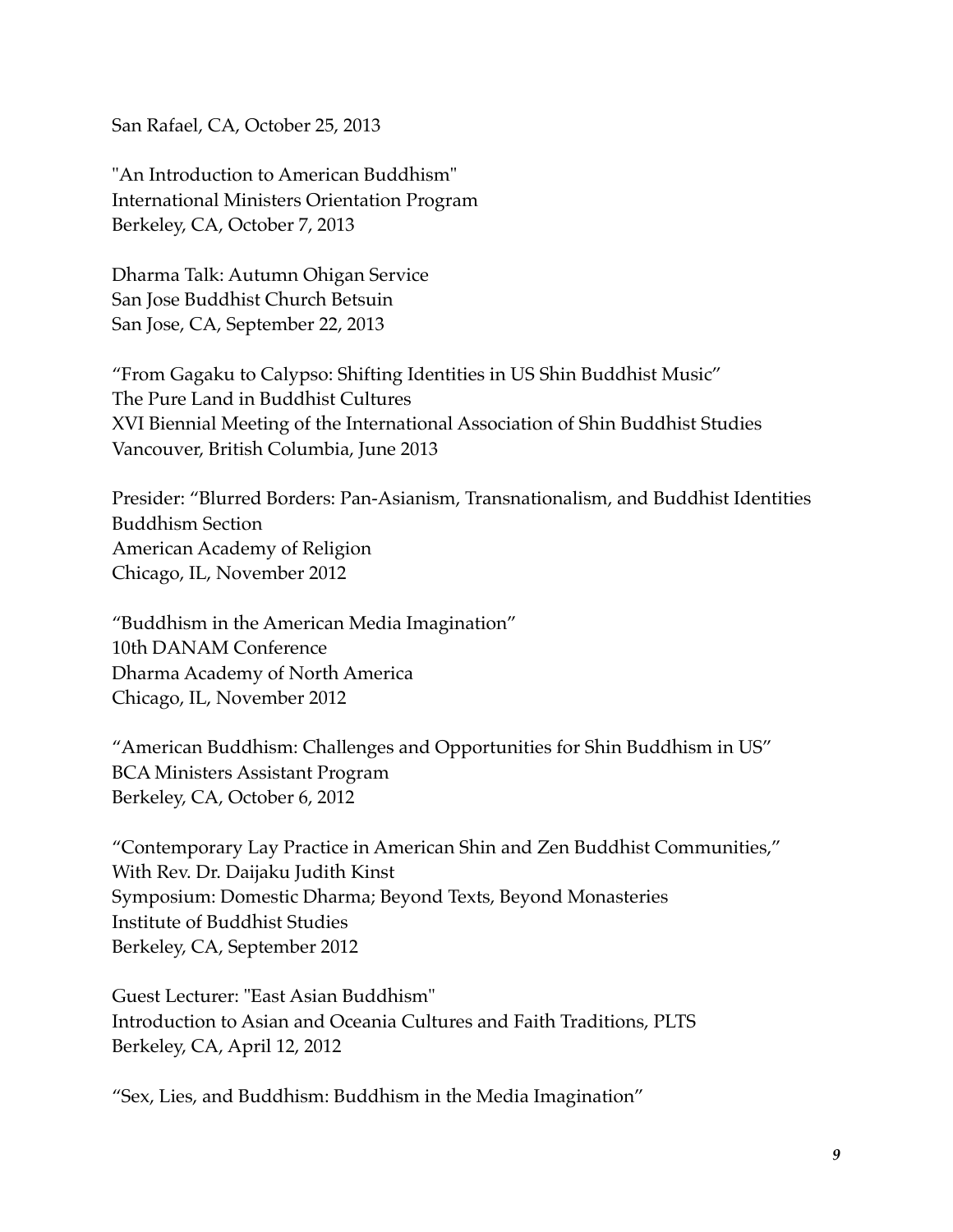Conference on Spirituality, Political Engagement, and Public Life Social Science Research Council Columbia University, New York, June 2011

Guest Lecturer: "East Asian Buddhism" Introduction to Asian and Oceania Cultures and Faith Traditions, PSR Berkeley, CA, November 16, 2010

"Buddhism in America" BCA Ministers Assistant Program Berkeley, CA, May 8, 2010

"Buddhism, Pop-culture, and the Homogenization of the Dharma" XIV Biennial Meeting of the International Association of Shin Buddhist Studies Kyoto, Japan, June 2009

"Historical Development of American Shinshu Gāthās" IBS Winter Symposium at the BCA National Council Meeting Irvine, CA, February, 2009

"The End of American Buddhism: Toward a Transnational Perspective" Buddhism in the West Consultation American Academy of Religion Chicago, IL, November 2008

Moderator, Panel: "Challenging the Boundaries: Problems of Essentialization in the Studies of Asian American Religions" Asian Pacific American Religions Research Initiative conference, (Re)Defining Religious Studies: The Next Decade of APARRI Berkeley, CA, August 2008

"Taking Refuge in the Dharma: Ritual and the Study of Buddhism in the West" XVth Congress of the International Association of Buddhist Studies, Ethnography **Section** Atlanta, GA, June 2008

"Reading the Dharma Talk as Ritual: a Status Report" Buddhist Studies Group Annual Meeting of the AAR Western District Berkeley, CA, March 2007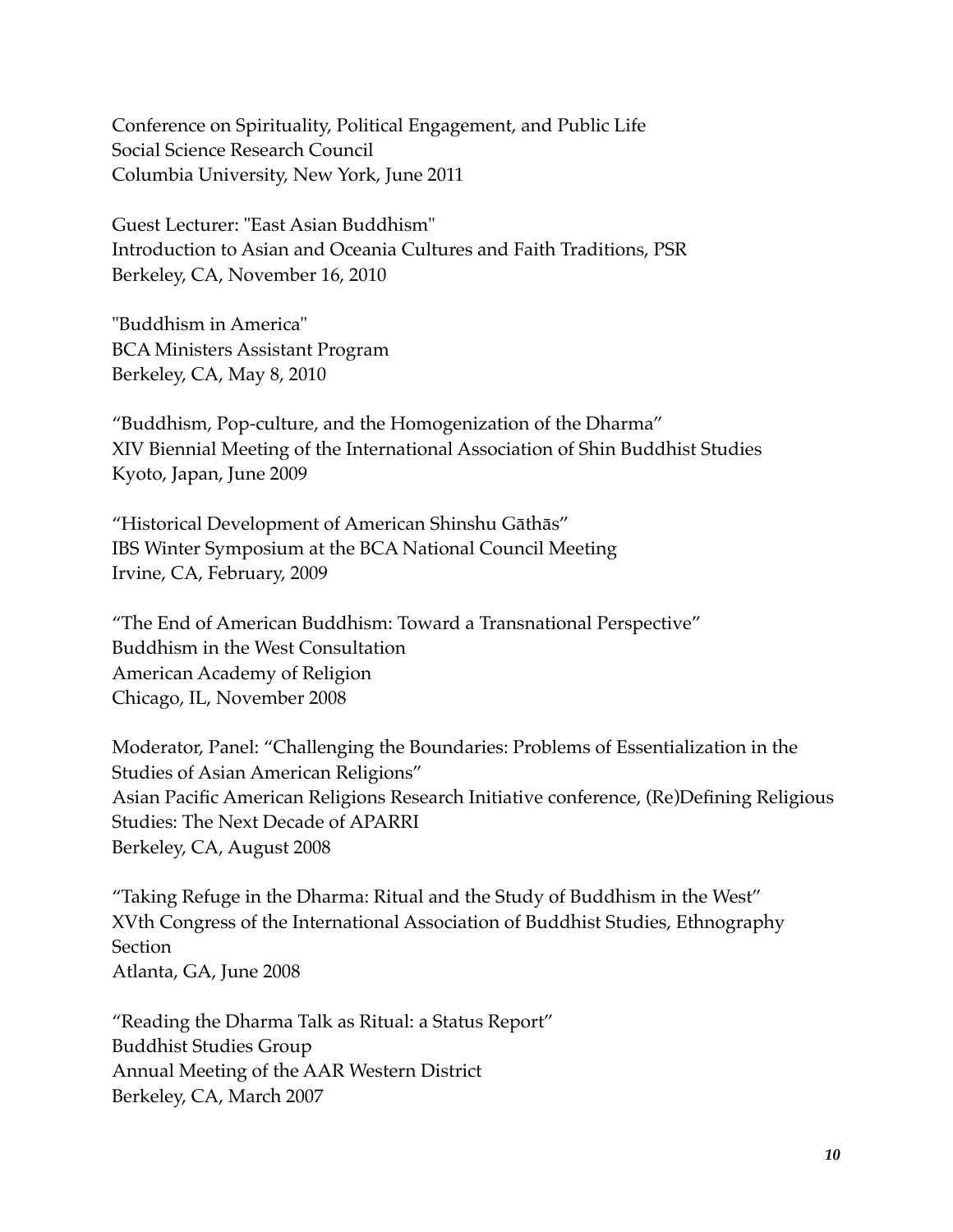"Sunday Morning Songs: English Language Gāthās in American Shinshu Temples" XII Biennial Meeting of the International Association for Shin Buddhist Studies Tokyo, Japan, September 2005

"Shin Dharma Net as Virtual Dōjō " XI Biennial Meeting of the International Association for Shin Buddhist Studies Berkeley, CA, September 2003

### **Teaching & Service**

Core Faculty, Rev. Yoshitaka Tamai Professor of Jōdo Shinshū Buddhist Studies, Institute of Buddhist Studies 2009-present

Dean of Students and Faculty Affairs, Institute of Buddhist Studies 2016-present

Assistant Dean of Student Affairs, Institute of Buddhist Studies 2013-2015

Core Doctoral Faculty, Graduate Theological Union 2012-present

### **Professional Affiliations & Service**

### **Steering Committee Member**

Buddhism in the West Group, Steering Committee American Academy of Religion 2014-present, Co-chair, 2018-present

International Association of Shin Buddhist Studies, North American District Steering Committee Member and Treasurer 2009-present

Transnational Religious Expression: Between Asia and North America Seminar American Academy of Religion 2017-2021

Economics and Capitalism in the Study of Buddhism Seminar American Academy of Religion